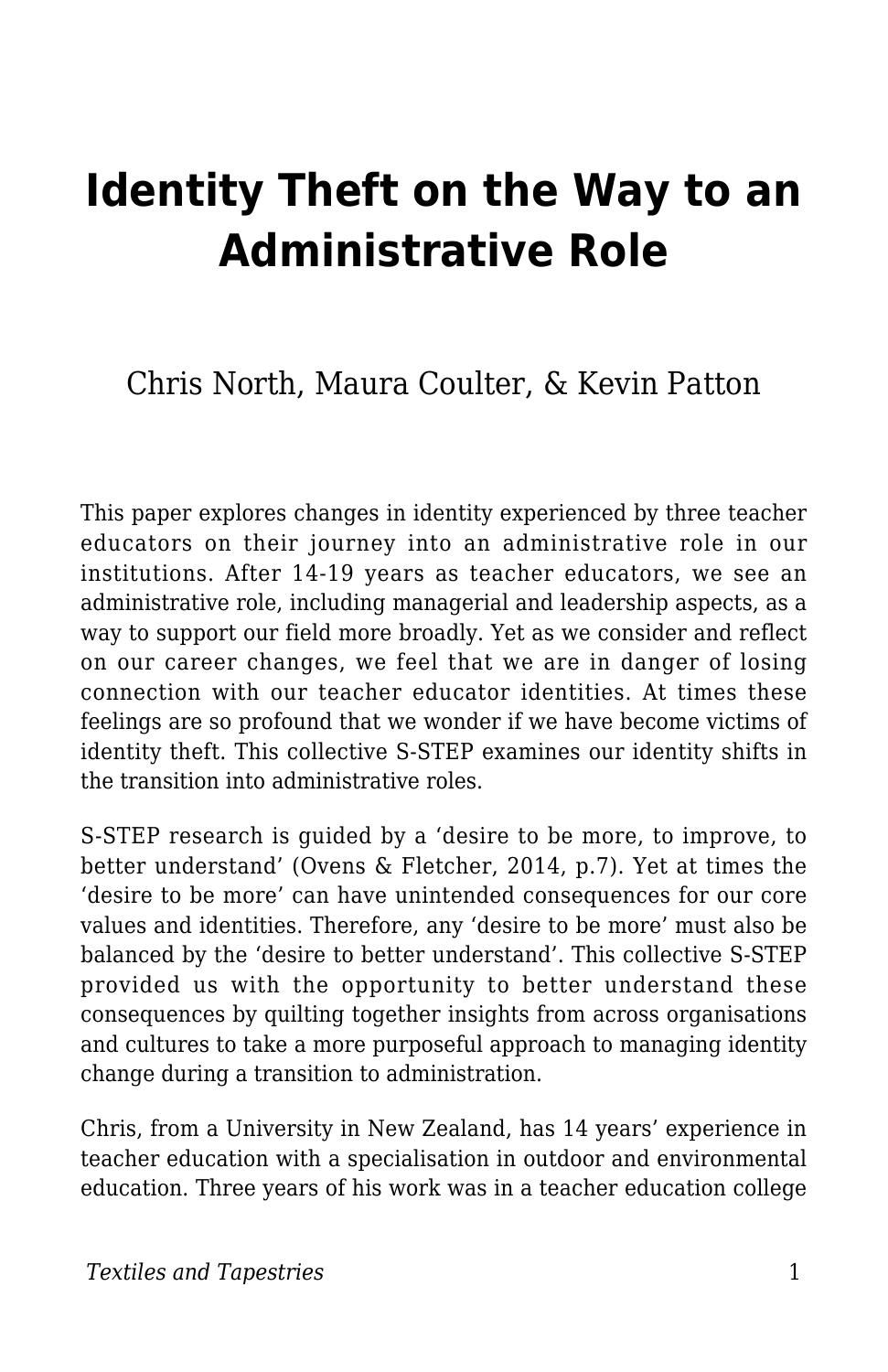prior to merging with a University. Chris was shoulder-tapped to become Deputy Head of School. While enjoying (mostly) the challenges of the new role, Chris's motivation for joining this collaboration was a sense of isolation and feeling of career drift. He found his relationships with teacher education colleagues was changing in ways that did not feel comfortable and he also did not feel at home in the new administrative contexts.

Kevin has 15 years' experience in physical education teacher education in two universities in western United States. For the last three years, he has served as Department Chair of Kinesiology, which houses programs in both exercise science and teacher education. Kevin viewed a leadership role as an opportunity for professional learning as well as an opportunity to serve his department. Assuming the chair role took Kevin largely out of a teaching role. As a result, he slowly began to feel disconnected from students, teacher education, and scholarship. Kevin views this new role as largely gratifying, but also personally and academically unsettling. For Kevin, the collaboration described in this paper represented opportunities to remain connected with and intentional about his own identity.

Maura has 19 years' experience as a teacher educator in primary physical education teacher education in Ireland. She spent 16 years in a teacher education college prior to the college incorporating with a university to become a Faculty of Education, where she has spent the last three years. While employed in the teacher education college, teaching was Maura's primary role with little to no opportunity for promotion or movement from this role. Following incorporation many opportunities to move into administrative roles and for promotion were presented to her. Maura collaborated with Chris and Kevin to establish how she might best navigate these opportunities and maintain her personal and professional identity by learning from, and challenging, their experiences. Over the course of this research, and influenced by the collaboration, Maura applied for and was appointed Associate Dean for Research (a three-year appointment). Maura sees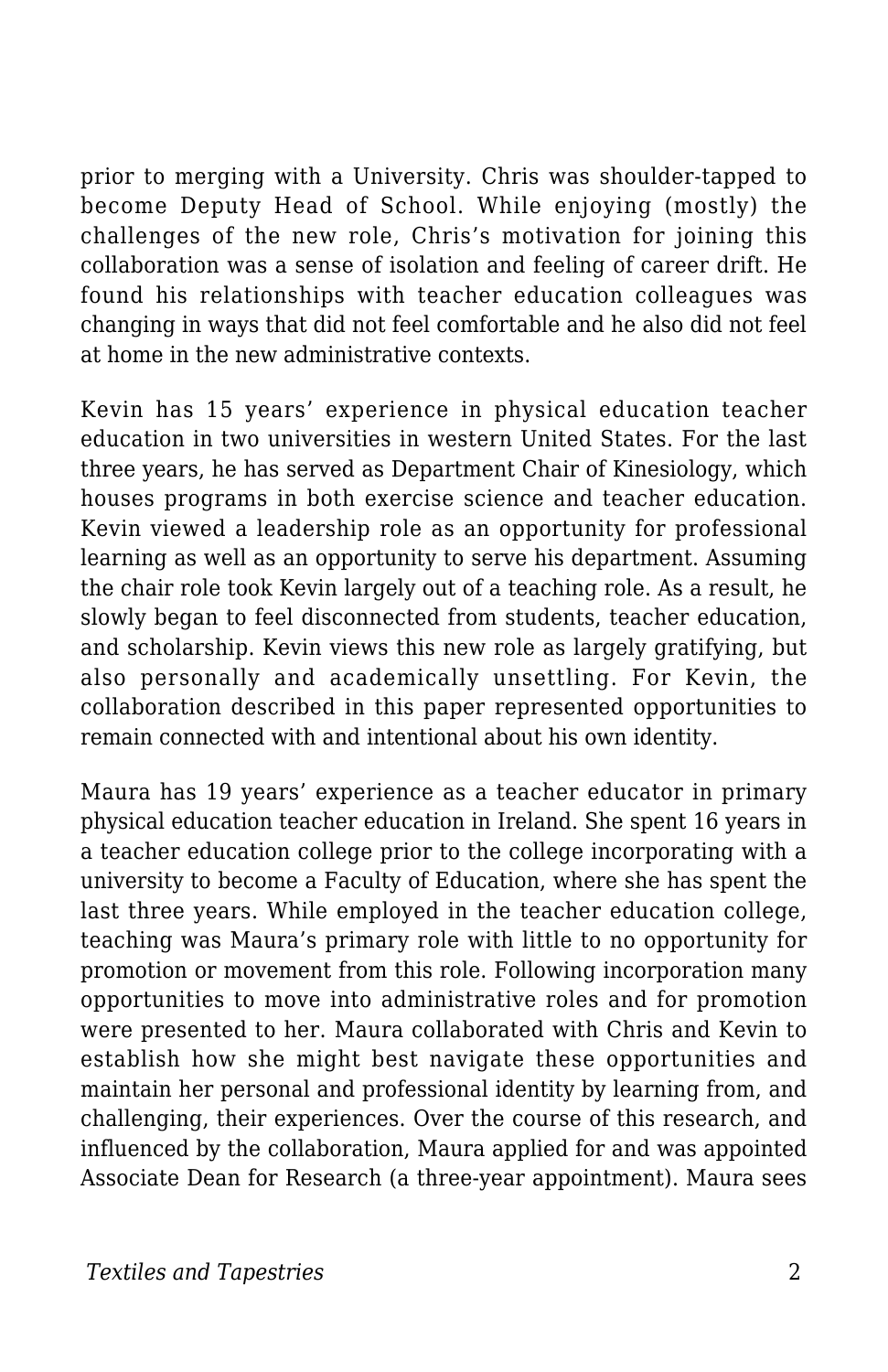this position of responsibility not as a weight to be carried (weighed down with responsibility) but rather to view the word differently and look at being 'able to respond' while you are in that position.

We each identified strongly as teacher educators. We were all at a position in our careers where we were trying to evaluate the new expectations of our administrative positions or in Maura's case, the administrative position she aspired to and ultimately secured. We were keen to retain some semblance of our identities as teacher educators while maintaining a research agenda and establishing ourselves as administrators. We had similar characteristics as teacher educators in that we each expressed how we felt a duty of care to our students and this duty of care was manifesting itself in our administrative roles with each of us wanting to support our colleagues and programmes within our new roles. All three of us were active knowledge-seekers and avid learners. Therefore, when we discovered that there was no manual, no training or guidelines to follow in our respective roles, we 'found each other' through a mutual colleague and decided to collaborate towards better understanding ourselves in these new and changing contexts.

Our study is informed by two areas: teacher educators taking on administrative roles; and identity. There is a growing interest within self-study in teacher educators moving into administration. Within this body of work, studies have examined: issues concerning power, social justice, and reform (e.g. Manke, 2004); the experiences of women (e.g. Clift, 2015; Collins, 2016; Crowe, Collins & Harper, 2018); enactment of democratic practice, transparency, and collaboration (Allison & Ramirez, 2016; Kitchen, 2016); and the influence of a teacher educator identity in shaping administrative practices (Loughran, 2015). Similar to notions of tensions in teacher education (Berry, 2007), in the roles of administrators we found ourselves with a new set of tensions, described by Gosling and Mintzberg (2003), as living in a paradox and cognitive dissonance, being 'told to be global and local, collaborate and compete, change perpetually but maintain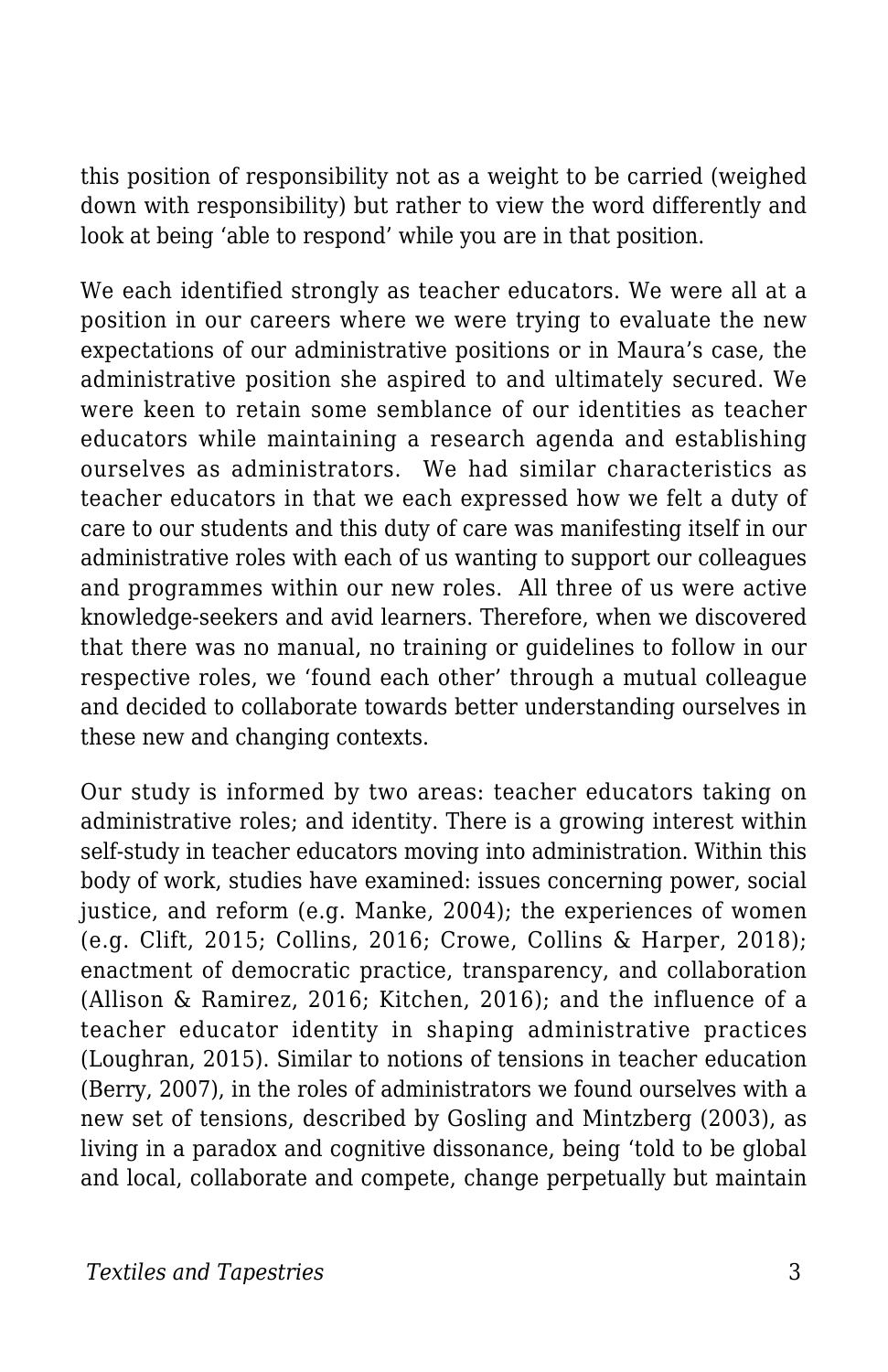order, make the numbers and nurture people' (p.1). This study builds on this body of work specifically in the area of identity shifts during the transition from teacher educator to administrator.

### **Identity As a Framework**

According to Gee (2001), our life project in this post-modern era is to forge an identity. Gee argues that 'all people have multiple identities connected not to their "internal states" but to their performances in society' (p.99) and therefore 'identity' provides a useful analytic tool for researching issues of theory and practice. According to Gee, there are both micro and macro influences on identity. Macro-level identity is constructed and sustained by institutions and groups of people through discourses that create titles, job descriptions, and largerscale expectations of a 'certain type of person' (p.111). By contrast, micro-level identity is negotiated through moment-by-moment interactions that may shore-up or undermine particular identities. Recognition of identity is a social and political process. At the heart of this research into identity within administrative roles are these macro and micro-processes. On a macro-level, we three collaborators hold institutionally named positions (Deputy Head, Chair, Associate Dean) which come with role descriptions and institutional expectations, and on a micro-level, through our interactions in particular settings, we may support or contest these expectations. Gee sees identity as not fixed but fluid and negotiated. Our identities cannot be all-embracing because 'at root, human beings must see each other in certain ways and not others if there are to be identities of any sort' (p.109). Therefore, through macro and micro processes identities can be shaped, developed, and perhaps even lost.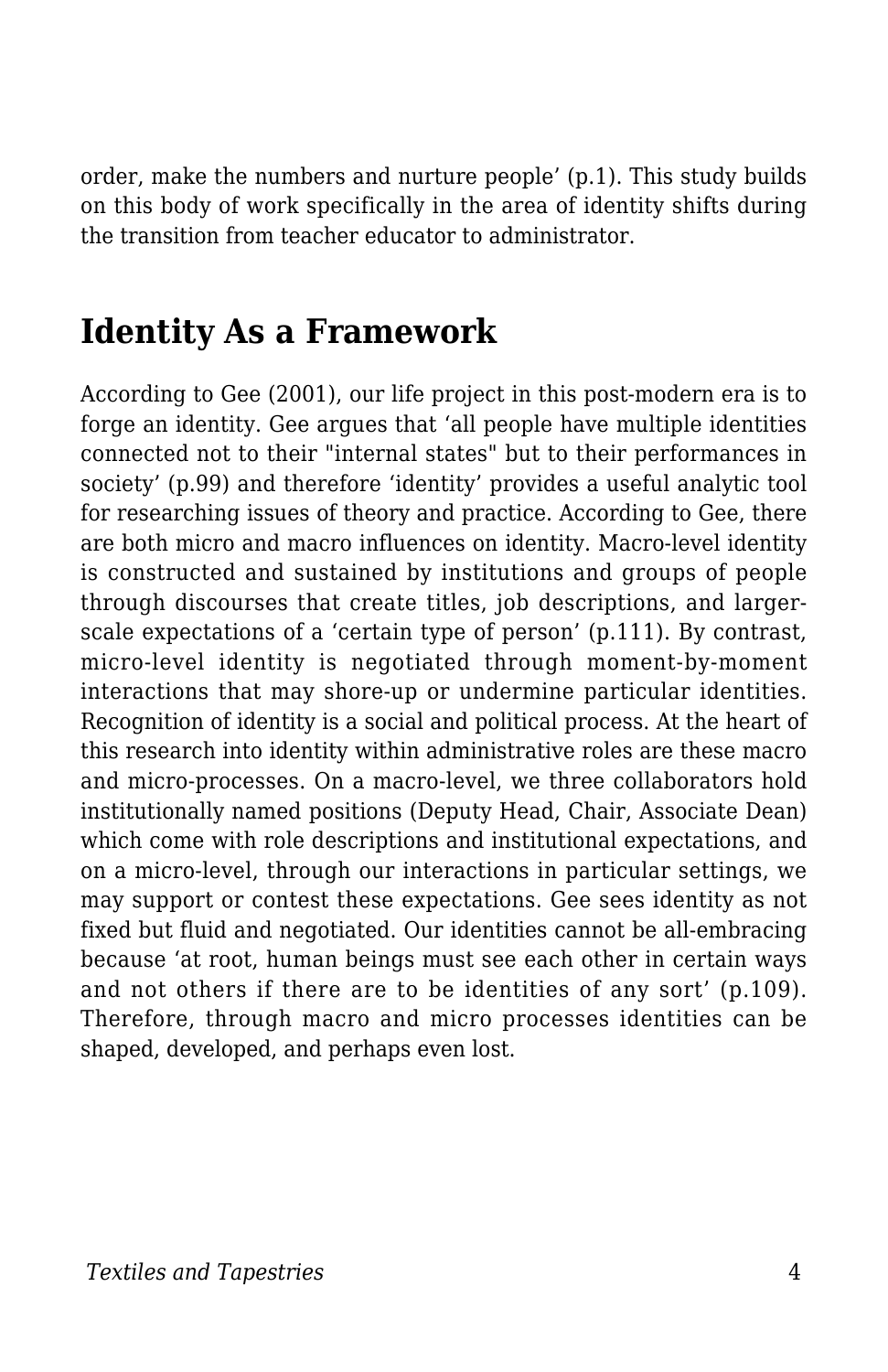### **Purpose**

From this year-long study, we offer our collective insights into the ways in which our changing roles influenced our identities. Therefore, the purpose of this study was to explore how we as teacher educators, after assuming new administrative roles, come to understand our experiences, and process of shifting identities.

# **Methodology**

S-STEP research is improvement-aimed, interactive, and includes multiple, mainly qualitative methods (LaBoskey, 2004). This research was: improvement-aimed because we sought to better understand the changes in our identities; interactive through our collective and critical process (avoiding the concern that S-STEP can become an exercise in justifying our positions (Hamilton, 2002); and used multiple qualitative data sources (Skype conversations, reflections and critical friend responses). We demonstrated trustworthiness by collectively and critically examining our identities, relating back to the literature, and making our analysis transparent (Mena & Russell, 2017). Collective S-STEP emphasises: the importance of openness and critical honesty within the group (Butler et al., 2014); a collective commitment of the participants to their learning and growth (Berry, et al., 2018; Davey et al., 2010); and contributes to the criteria for rigour in S-STEP research.

#### *Data Sources*

Skype conversations were recorded and reflections generated over 12-months at intervals of three to six weeks. All three collaborators published an online reflection and responded as a critical friend to the reflections of the other two. These were completed a week prior to the Skype conversation and involved responding to an agreed upon topic, issue and/or associated reading. The reflections and responses framed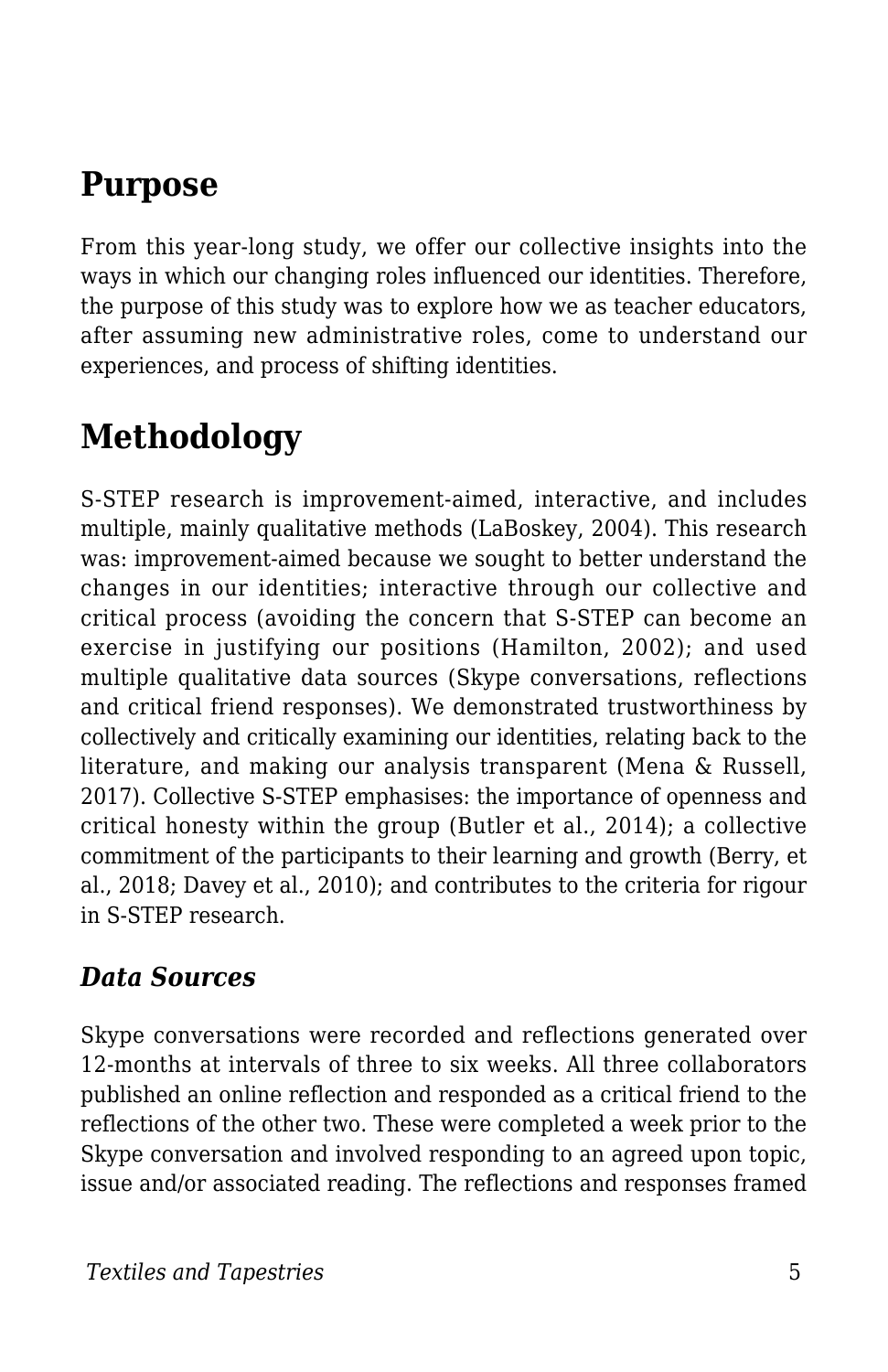the conversations. On occasion there was a need for the authors to correspond by email to seek clarification on a task or comment made by their critical friend and these are included in the analysis. All data are included as follows:

| <b>Data Source</b>                         | Code            | <b>Explanation</b>                                                               |
|--------------------------------------------|-----------------|----------------------------------------------------------------------------------|
| <b>Reflections</b>                         | MR1             | Maura's first Reflection                                                         |
| Transcripts of Skype meetings              | MC <sub>2</sub> | Maura's second skype Conversation                                                |
| Critical Friend Comments on<br>reflections | $KR3 - CCF$     | <b>Chris's feedback as Critical Friend on</b><br><b>Kevin's third Reflection</b> |
| Email correspondence                       | KF.             | <b>Kevin's comments made in an Email</b>                                         |

### *Data Analysis*

The authors inductively coded the data using thematic analysis (Braun and Clarke, 2013). Initial codes were independently generated by identifying recurring ideas emerging from the dataset. These codes were compared across the three authors to produce themes to represent the concepts. Themes of identity change and becoming purposeful were presented by Chris as a process through which we became conscious of identity change which was validated by Kevin and Maura. Using multiple data sources and perspectives ensured triangulation and increased the validity of the analysis.

#### *Representation*

Findings are represented through a narrative that describes a process that was initiated by a sense of dissonance. Through our collective S-STEP, we identified this dissonance as being rooted in competing discourses which have the potential to 'rob' us of our identities as teacher educators. This in turn led us to ask how stable or malleable are our identities? Through this process, we came to an understanding that while our identities are malleable, we can become conscious about the different identities we hold, and this opens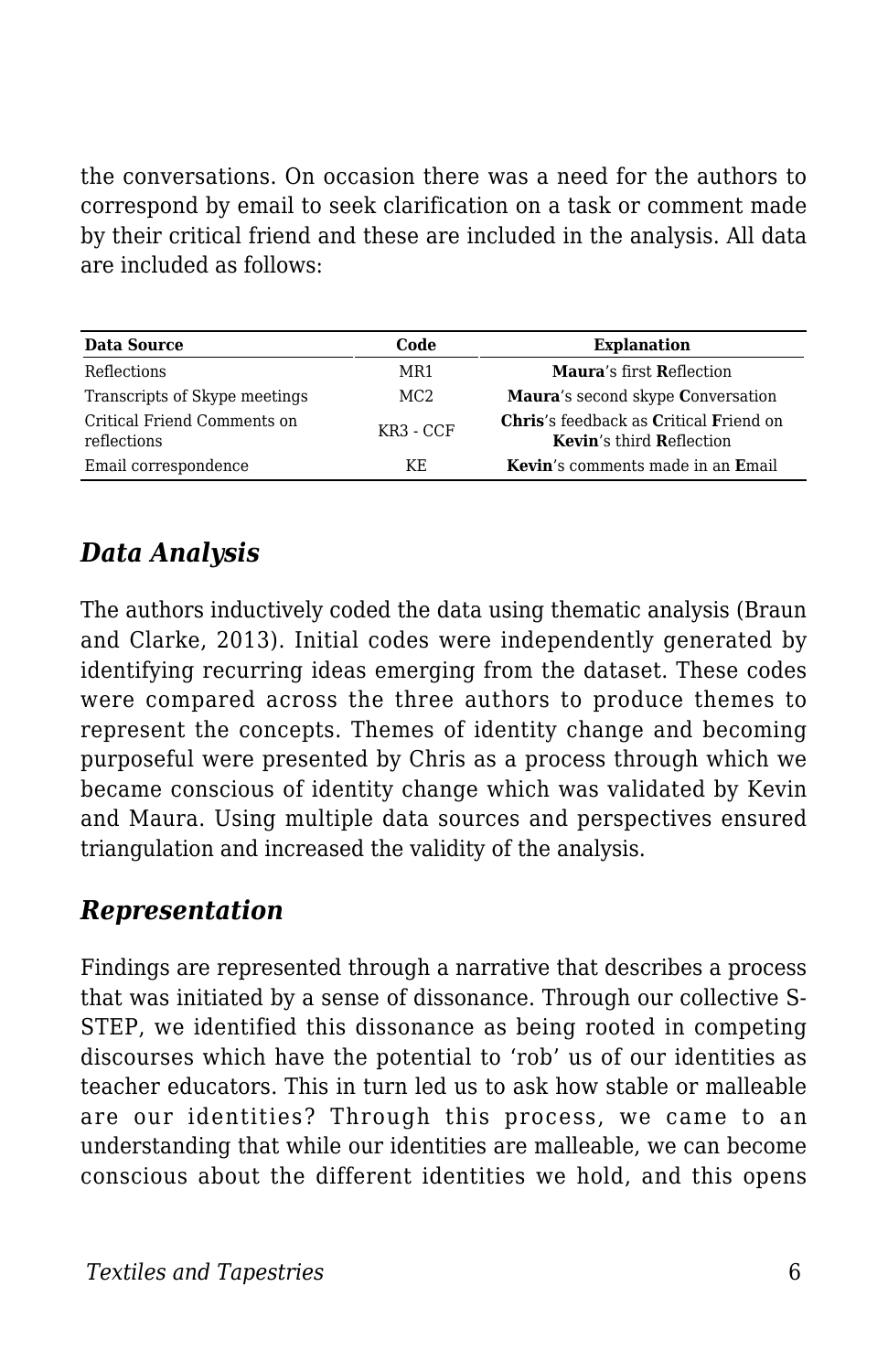opportunities to be more purposeful about how we allow our identities to transform.

# **Findings**

# *Identity Theft*

As teacher educators, we identified a strong nurturing aspect to our identities which had been developed over years of working with our students to support and challenge them in their learning. As administrators, we drew on the same nurturing identities which allowed us to support our staff but also to deal sensitively with challenging situations. These particular teacher educator identities were not always helpful. For example, we found that administrative meetings required a different identity and associated discourse, shifting conversations from effective teaching to finances:

*we're speaking a completely different language than administrators and staff, and it's just trying to get that language, as you say, to be able to have a conversation with them and explain what you want, not in pedagogy but in pounds, shillings and pence … language. (MC7)*

As we explored this further, we felt that these discourses also had particular logics and ideologies behind them which promoted efficiencies over powerful learning experiences for our students. Financial discussions are important for organisational functioning, and when finances became the sole focus of the meetings and, more importantly, the only arguments which held sway, it became essential that we learn to speak this language. We noticed how we began to adapt our identities so that we could gain access to these financial discourses more fluently and argue for our causes more compellingly.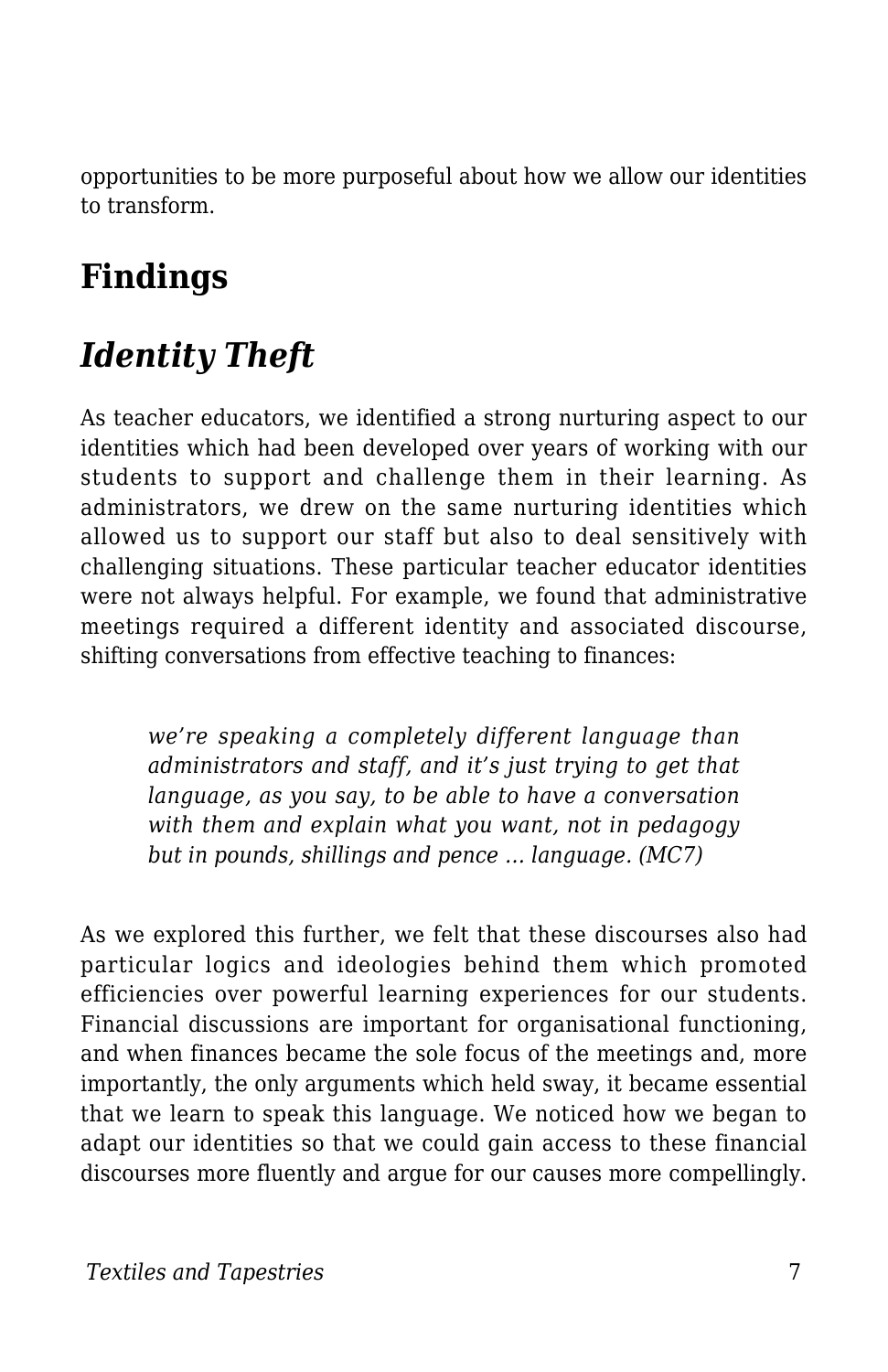This identity shift proved a significant concern for us:

*by doing that [engaging in discussions about financial models] at some point or what point do you become, or do I become complicit? And this erosion of this profession that's torn apart because there's no coherence anymore, it's just a course that has more students in it and fewer staff teaching into it is actually the ideal course. It's perfect! [sarcastic tone] (CC7)*

From our years as teacher educators, we held certain beliefs about quality teaching, yet as administrators, these new discourses were shifting our language and raised concerns for us about how we were changing and the direction of these changes. Particularly the worry that we had become complicit in devaluing student learning:

*I see that my career progression had impacted my core value of teaching. It seemed to have been co-opted by other agendas and marginalised. What can I do to hold on to those key motivators? Can I let them go without feeling like I have sold out to the system? Where will this progression lead to? (CR1)*

Kevin echoed these concerns, describing tensions created by tending to both roles (teacher education and administration):

*I have really felt a tension, as if being pulled in two directions. Finding time to interact with students, conduct research, and write has become difficult. Instead of a singular focus on pedagogical quality, now I also have to be concerned with 'cheeks in seats'. My courses*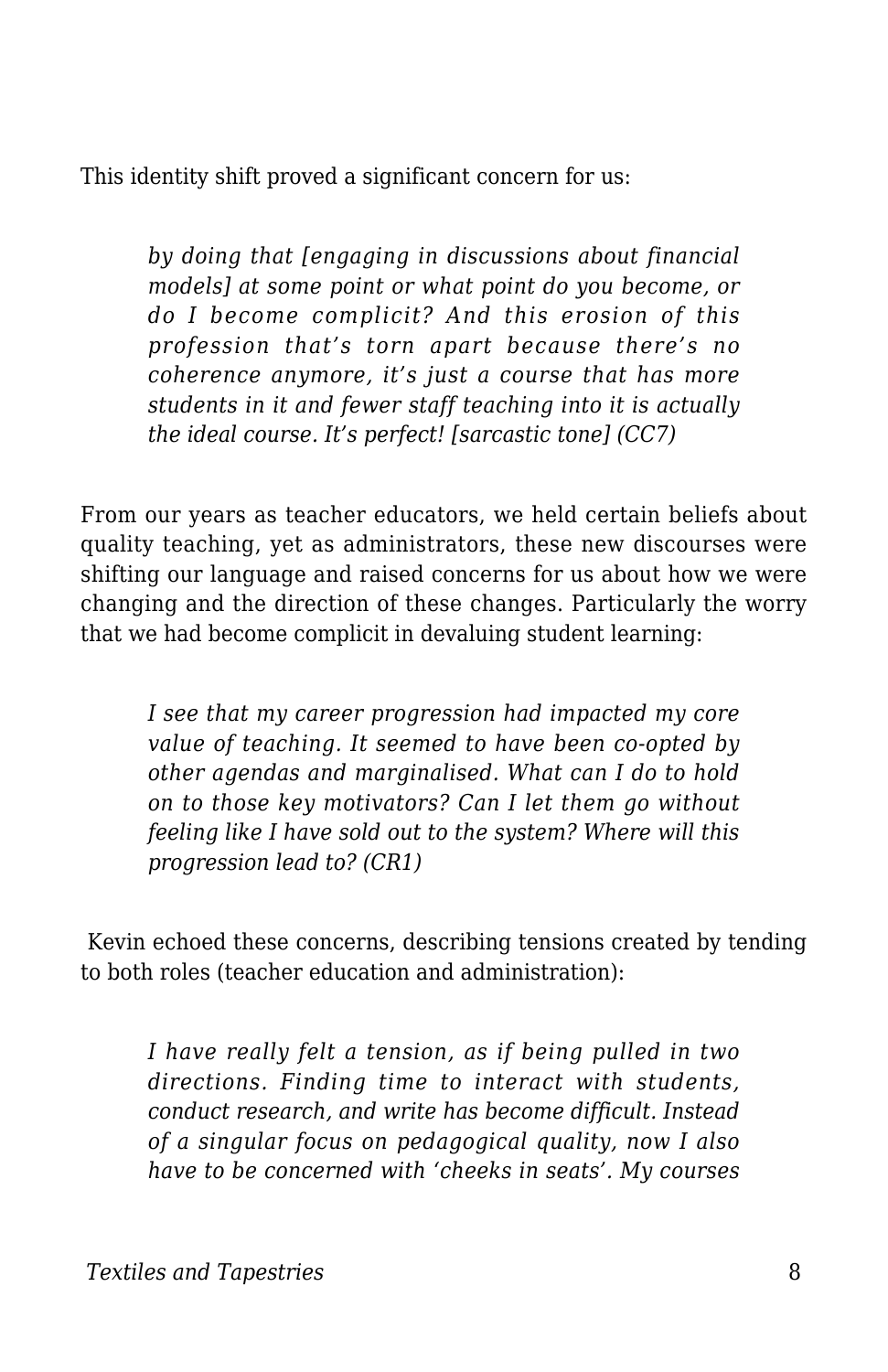*and academic identity used to guide my day, my work is now directed by the immediate and pressing concerns of the day, like classes having adequate enrolment. This shift has challenged my identity as a teacher educator and researcher. In many respects, this new role is stealing time from my old familiar one. (KE)*

Here we see the idea of theft entering our data. The demands of the administrative role seem to force us into particular ways of being which over time were pushing our identities into new shapes and new directions. But it was not just in the administrative discussions that these shifts were occurring. When back together with our teacher education colleagues we felt the change because of our new administration role and confidentiality:

*That feels like I am becoming a different person. I have to think about who I am talking to and what they already know and what they are allowed to know. It is a level of complexity that doesn't come naturally to me because I value openness and transparency. (MR1-CCF)*

Taking on the title of administrator was a macro-level identity change. We can see here how these macro-level shifts impacted on the microlevel conversations resulting in discomfort. At times we felt alienated in both teacher education and administrative contexts. We seemed to have lost access to familiar teacher educator discourses because of our new titles and responsibilities, yet the language of administration did not sit well with us.

Others taking on administrative roles have shared our concerns as Collins (2016) explains: 'I felt that my path had veered from its intended course... and I found myself saying that it "blackened my soul."' (p.189). We could feel how the discourses which constructed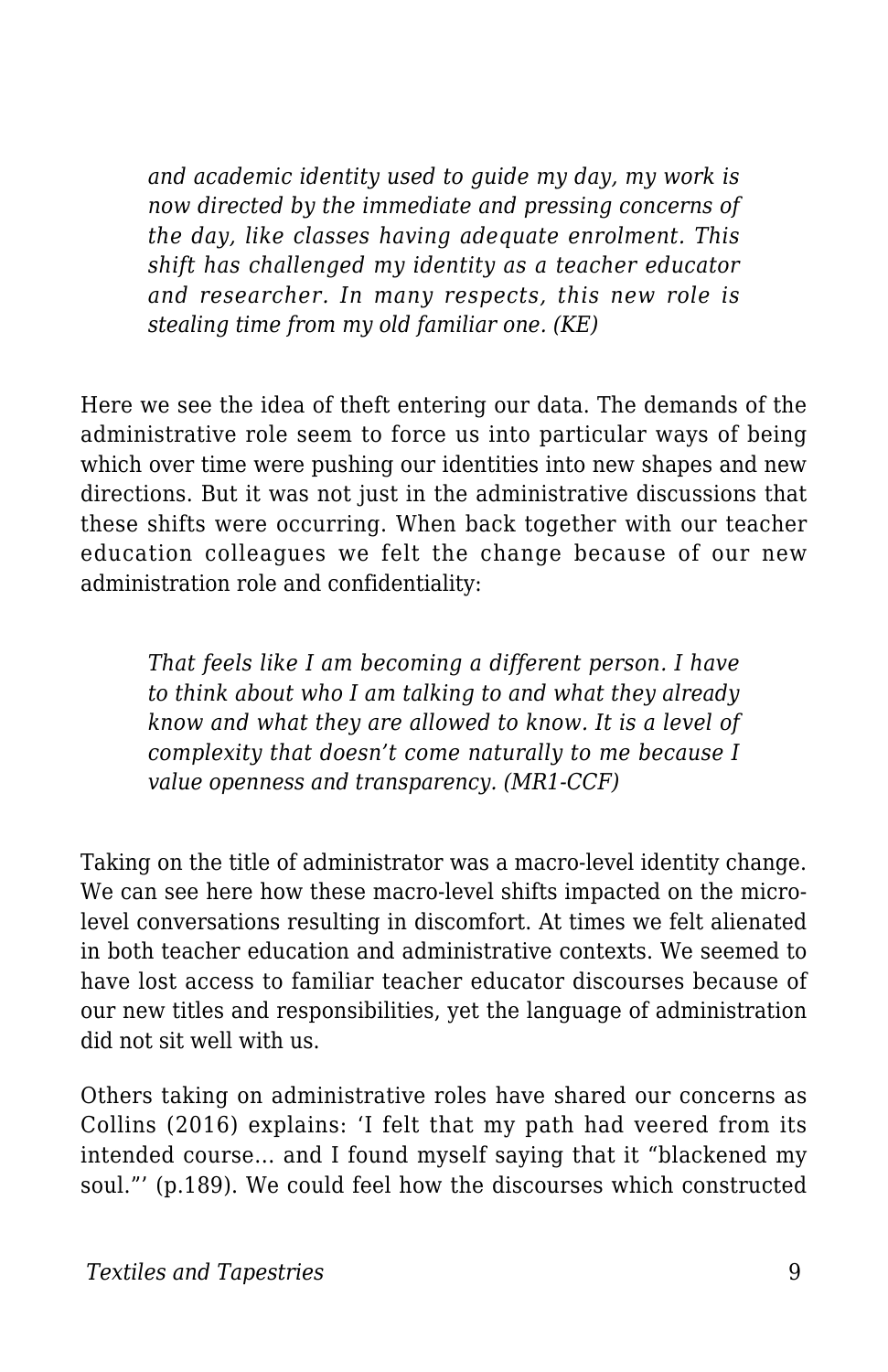our identities were shifting from being immersed in particular social contexts where administrative logics and financial arguments dominated. It was not a comfortable feeling.

#### *Becoming Purposeful*

Our research uncovered numerous situations which showed the potential for 'identity theft' in our transitions to administrative roles. Through our participation in this collective S-STEP we became more conscious of these identity changes and this in turn presented possibilities of a more mindful approach:

*This discussion of identity includes that of a teacher educator and researcher and my still- forming identity as an administrator/leader. Reflecting on our conversation allowed me to begin to really think about who I am professionally and who I want to become. (KR1)*

In this extract, Kevin showed the shift in our thinking from falling victim to identity theft, to something which we had some control over. This occurred at various points in our collaboration:

*I find I have a number of identities –some overlapping, some intersecting, and sometimes trying to be all of them at once and yet not 'being' any of them… in some ways I am resisting the change and in others embracing it… (MR2)*

Here we see the intersection of the micro- and the macro-level, particularly where Maura is discussing how she can resist the change in some ways. She recognises the messiness of identity work and wishing to embrace some of the changes but pushing back against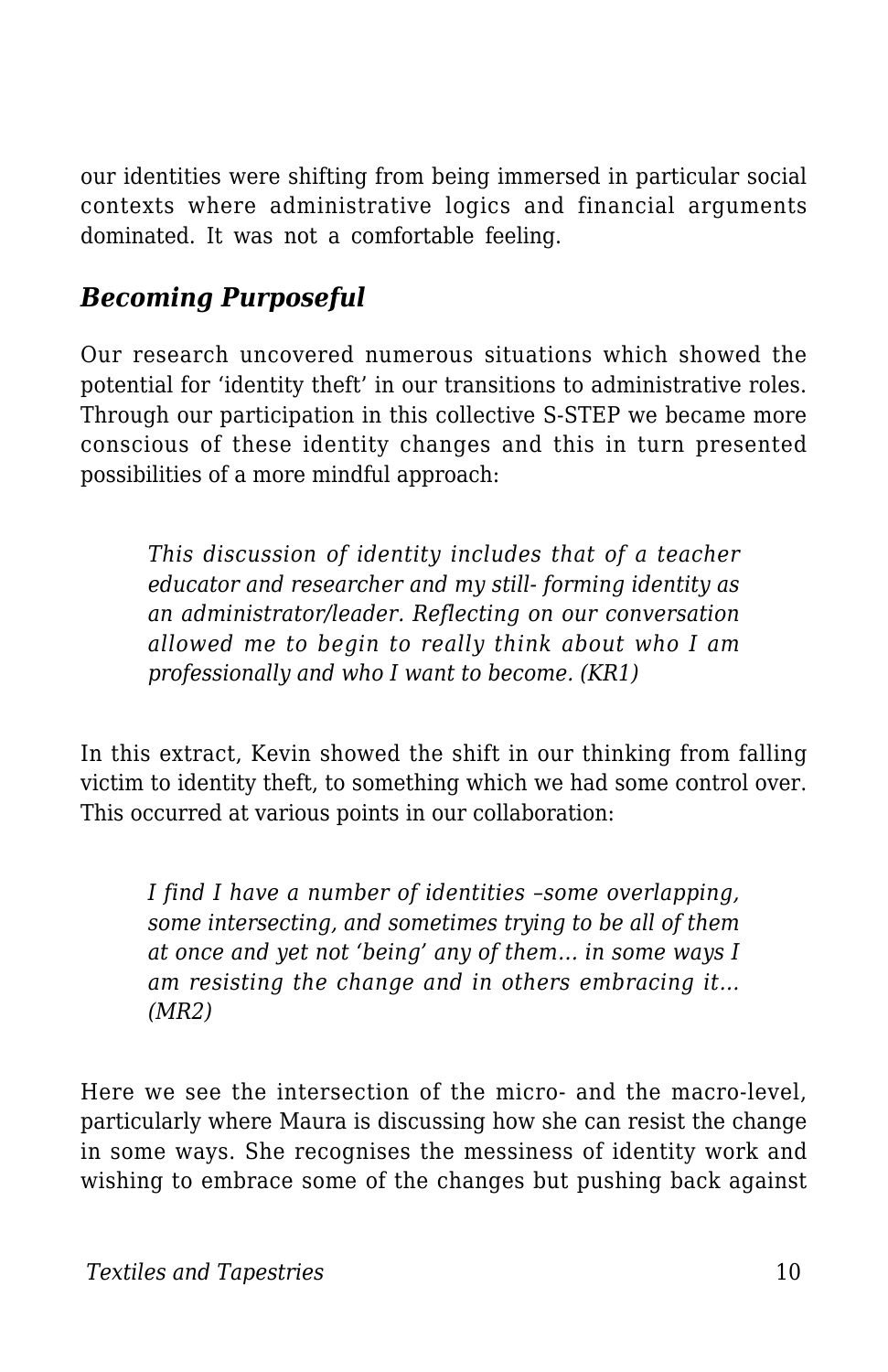#### others.

Our collective S-STEP was influenced strongly by our work as teacher educators where we value reflection on practice which is informed by literature and research. For example, in this S-STEP, our reflections, critical friend comments and skype meetings were augmented by assigning ourselves readings prior to each meeting. Readings provided insights from diverse contexts and linked our experiences to theoretical constructs. In the following reflection, Chris quotes Swennen, Jones and Volman (2010) (one of the readings on identity):

*If I am not stable, but plastic and malleable in different settings, then being aware of how my identity is shaped in these different contexts is important to understand my influence on others. AND importantly, understanding my identity at different times does require an 'ongoing process of interpretation and re-interpretation of experience' which is why the discipline of this collaboration is SO helpful. It pushes me to reflect and consider which is rare in my work and also my wider life. (CR7) (original emphasis)*

Swennen, Jones and Volman's (2010) article was instrumental in shifting and expanding our understandings of our identities and how they can change. In this instance, the idea that identity change is continuous and requires active engagement with our experiences to unpack who we are becoming, was powerful for us. The combination of deadlines for reflections, readings and critical friend comments, followed up by a skype meeting placed pressure on us and underscored the importance of the collaboration in providing a space and indeed an impetus for this project.

Our initial discussions revealed concerns about identity theft and also feelings of being powerless to avoid this theft. Indeed, this was the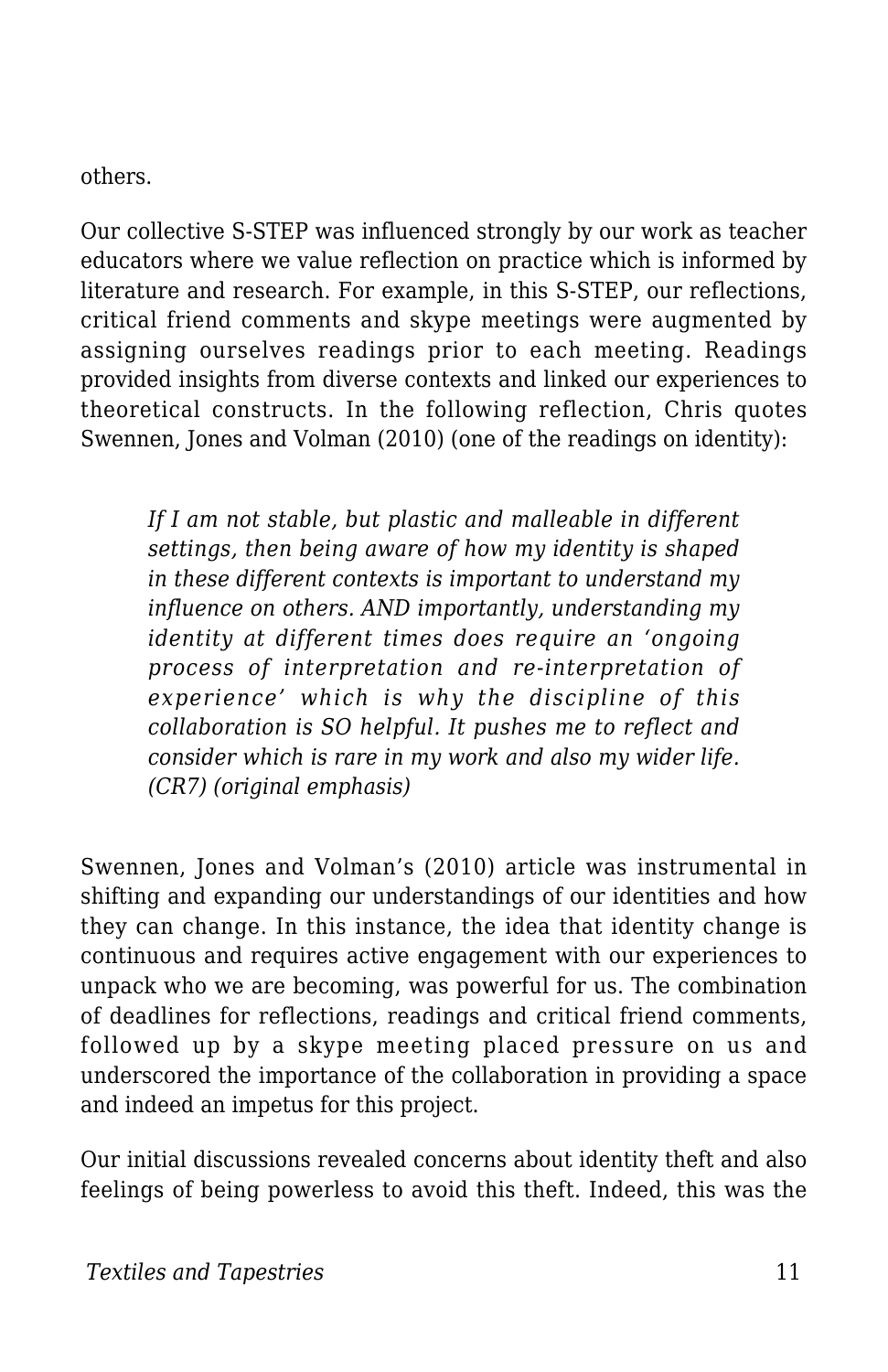key concern that started our collaboration. However, there emerges a strong sense of a shared project through the collective SSTEP which enabled us to come to understand that we were not helpless victims but could take a purposeful approach to understanding and in fact influence how our identities shift.

# **Discussion**

All three collaborators were committed to quality teacher education and these administrative roles offered a different means to pursue this commitment. What probably should have been apparent from the outset were the significant changes that these roles would bring to our work and our professional identities. As these changes took effect, we could feel our old selves and identities morphing into new forms. The discomfort with these new forms and feelings of being dis-located from our familiar roles prompted our collaboration and this research project.

If as Gee (2001) argues, the key project of our lives is to forge an identity, then it is critical to be aware of the micro- and macro-level influences to 'better understand' our changing identities. We believe that 'forging' is an apt metaphor for the creation of identity. Forging implies an agentic and vigorous process through heat and hammering such as in the creation of tools on a blacksmith's anvil. Certainly some of our experiences of administration were heated and robust. Without an understanding of how our identities are being forged, we may be unaware of changes to the shape of our identities and our own ability to take some control.

On a macro-level, institutional roles are designed to create clarity of structure and efficient organisational processes. Receiving an administrative title also comes with responsibility for management and leadership decisions which will affect programmes and colleagues on a different scale to our roles as teacher educators. These administrative roles mean we are privy to information that is sensitive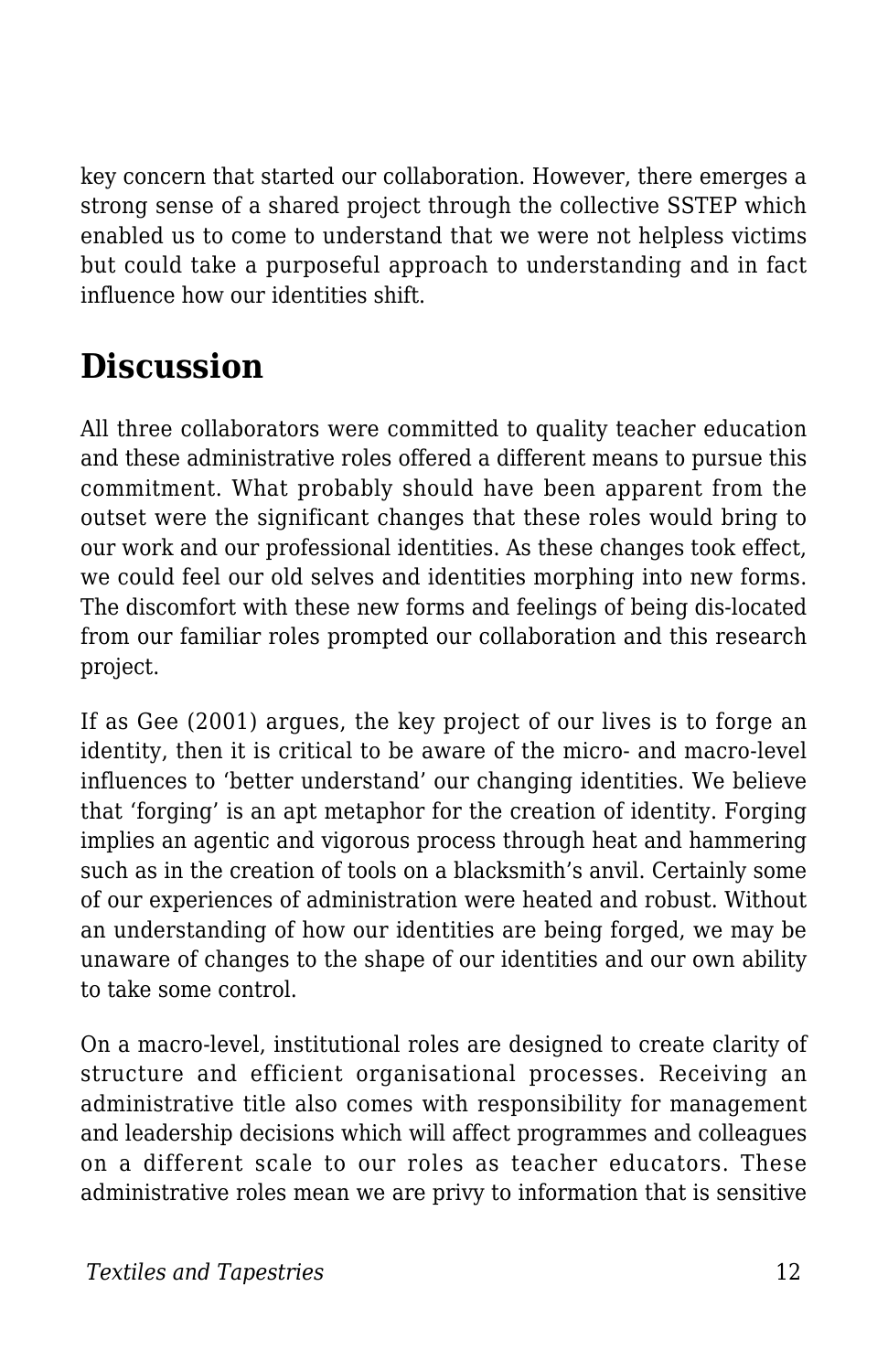and cannot be widely shared. On a micro- level, such exclusive knowledge can alter conversations with colleagues and make them inhibited or awkward.

Simultaneously, our institutional roles require that we hold conversations with finance managers who understand different discourses to those of teacher educators. We must then learn to bridge different discourse communities and speak different languages. It is not appropriate to bring a purely teacher educator identity to a finance discussion, nor to bring the unmodified discourses of finance to teacher educator discussions.

Underneath each of these discourses lies an identity which is shored up (or undermined) by both micro- and macro-level processes. 'In the end, we are talking about recognition as a social and political process, though, of course, one rooted in the workings of people's (fully historicized and socialized) minds' (Gee, 2001, p.111). Because identity exists in our minds and is constructed socially and politically, the shape of our identities is malleable. Without time or encouragement to consciously examine and reflect on our identities, we believe there is considerable potential for unconscious and potentially undesirable shifts, perhaps even identity theft, to occur.

### **Implications**

It is important to note that while this chapter focuses on dissonance and discomfort with our administrative roles, all three of us find our new roles challenging and often rewarding. We do feel that as administrators we are able to support teacher education on a different scale to when we were solely teacher educators. The identities which are important to us as teacher educators also bring a number of strengths to administrative roles such as building relationships with a range of different people (Kitchen, 2016). However, the discourses of administration also require the development of different identities.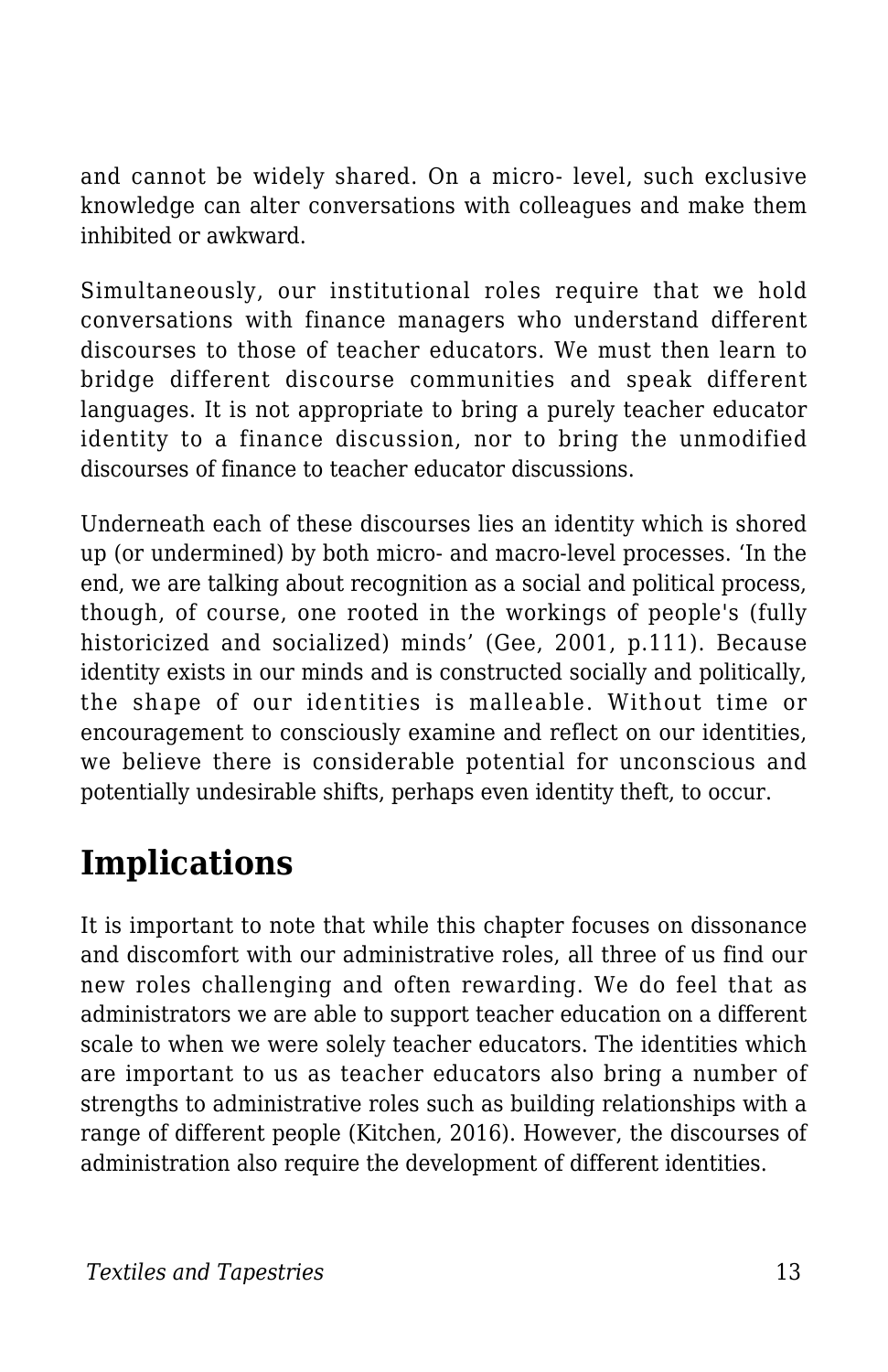Administrators need to draw on discourses from disparate ideologies including accounting and organisational systems. Immersing ourselves in these discourses allows us to better (more effectively) articulate the importance (financial viability) of teacher education in meetings with teacher educators and also senior leadership. Our findings suggest that teacher educators moving into administrative roles risk subtle, and not so subtle identity changes which could be described crudely as identity theft.

This research strongly supports the benefits of a collective S-STEP in taking a purposeful approach to transitions to administrative roles because the desire to 'be more' must be augmented with the desire to 'better understand'. The forging of a professional

identity is therefore not only an answer to the question, "Who am I now?", but also to the question, "Who do I want to be in the future?"' (Beijaard et. al; 2004). Collective S-STEP allows us to recognise how shifts in our identities align (or conflict) with our goals and better understand the implications for ourselves personally and professionally.

### **References**

Allison, V. A., & Ramirez, L. A. (2016). Co-mentoring: The iterative process of learning about self and "becoming" leaders. *Studying Teacher Education*, *12*(1), 3-19.

Beijaard, D., Meijer, P. & Verloop, N. (2004). Reconsidering research on teachers' professional identify. *Teaching and Teacher Education*, *20*(2), 107-128.

Berry, A. (2007). Reconceptualizing teacher educator knowledge as tensions: Exploring the tension between valuing and reconstructing experience.*Studying Teacher Education, 3*(2), 117-134.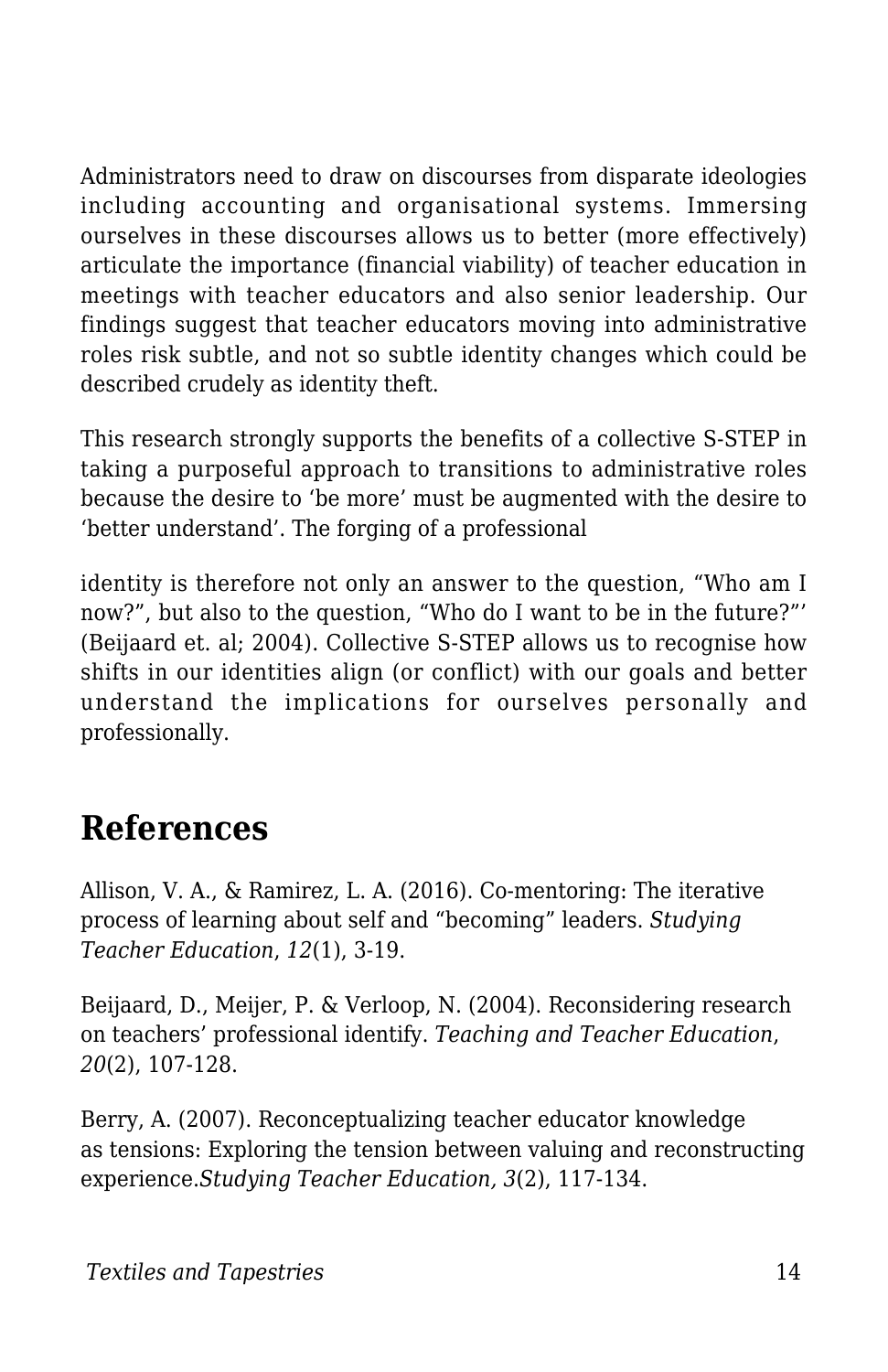Berry, A., van den Bos, P., Geursen, J., & Lunenberg, M. (2018). Saying "Yes" to the Adventure: Navigating a Collective Journey of Self-Study Research. In J. K. Ritter, Lunenberg, K. Pithouse-Morgan, A. P. Samaras, & E. Vanassche (Eds.), *Teaching, learning, and enacting of self-study methodology: Unraveling a complex interplay* (pp. 111-129). Springer.

Braun, V. & Clarke, V. (2013). *Successful qualitative research: A practical guide for beginners*. SAGE Publication.

Butler, B. M., Burns, E., Frierman, C., Hawthorne, K., Innes, A., & Parrott, J. A. (2014). The impact of a pedagogy of teacher education seminar on educator and future teacher educator identities. *Studying Teacher Education: Journal of Self-Study of Teacher Education Practices, 10*(3), 255-274. [https://edtechbooks.org/-Cisa](https://doi.org/10.1080/17425964.2014.956716)

Clift, R. T. (2015). At your service: An associate dean's role. In R. Clift, J. Loughran, G. E. Mills, & C. J. Craig (Eds.), *Inside the role of dean: International perspectives on leading in higher education.* (pp. 21-34). Routledge.

Collins, C. (2016). Learning through leading: A self-study in district administration. *Studying Teacher Education, 12*(2), 188-204. [https://edtechbooks.org/-BJaVQ](https://doi.org/10.1080/17425964.2016.1192029)

Crowe, A. R., Collins, C., & Harper, B. (2018). Struggling to let our selves live and thrive: Three women's collaborative self-study on leadership. In D. Garbett & A. Ovens (Eds.), *Pushing boundaries and crossing borders: Self-study as a means for researching pedagogy* (pp. 311-318). The Self-Study of Teacher Education Practices.

Davey, R., Gilmore, F., Haines, G., McGrath, A., Morrow, D., Robinson, R., & Ham, V. (2010). Professional learning through collective selfstudy: Sharing tales from the field. In L. B. Erickson, J. R. Young, & S. Pinnegar (Eds.), *Navigating the public and private: Negotiating the diverse landscape of teacher education* (pp. 69-72). Brigham Young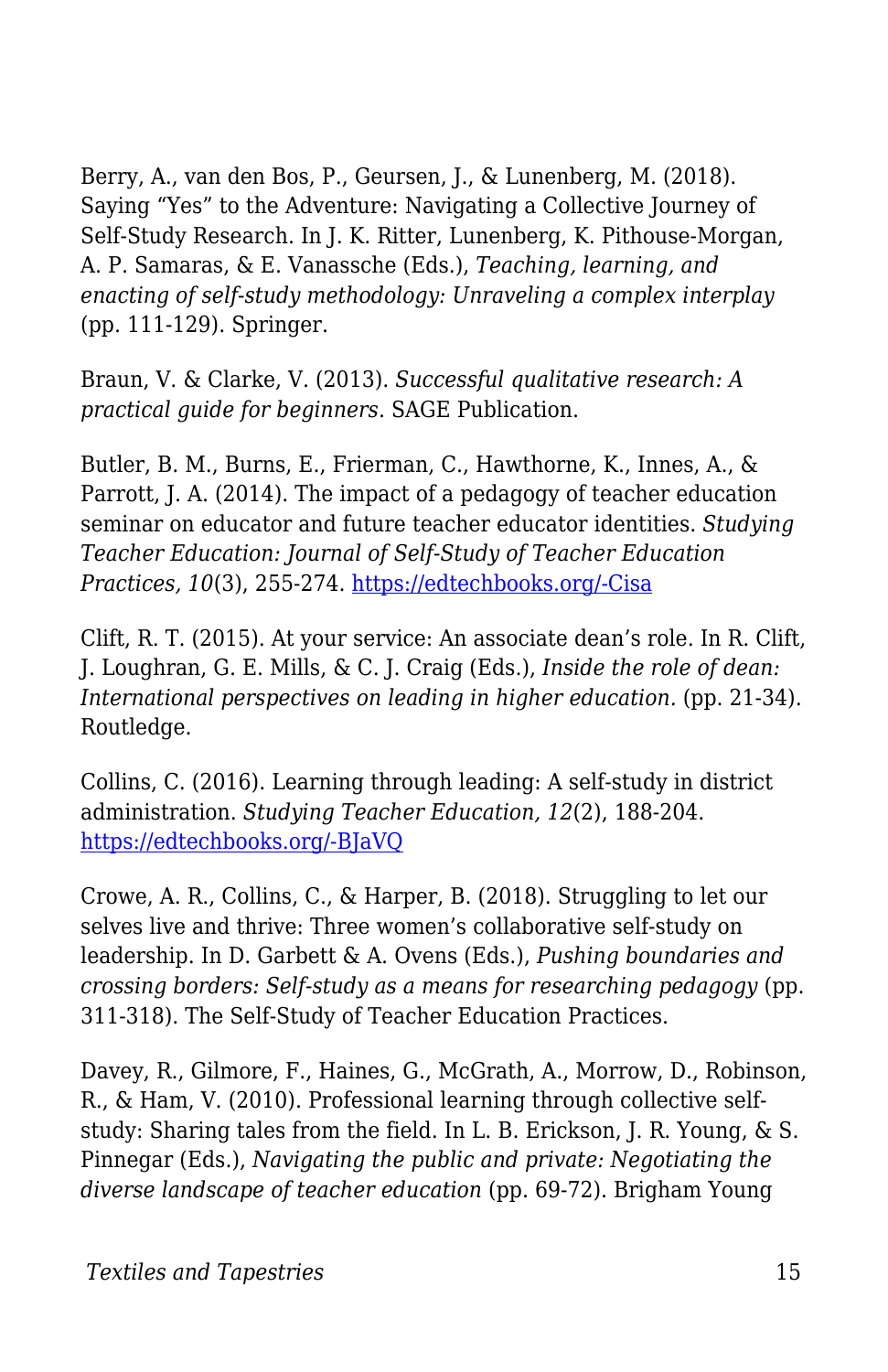University.

Gee, J. P. (2001). Identity as an analytic lens for research in education. In W. G. Secada (Ed) *Review of research in education*, (Vol. 25, pp. 99–125). American Educational Research Association.

Gosling J. & Mintzberg, H. (2003). *The five minds of a manager*. Harvard Business Review, *81*(11), 54-63.

Hamilton, M. L. (2002). Change, social justice, and re-liability: Reflections of a secret (change) agent. In J. Loughran & T. Russell (Eds.), *Improving teacher education practices through self-study* (pp. 176-189). Routledge Falmer.

Kitchen, J. (2016). Enacting a relational approach as a teacher education administrator: A self-study. In A. Ovens & D. Garbett (Eds.), *Enacting self-study as methodology for professional inquiry* (pp. 411-417). The Self-Study of Teacher Education Practices.

LaBoskey, V. K. (2004). The methodology of self-study and its theoretical underpinnings. In Loughran, M. L. Hamilton, V. K. LaBoskey, & T. Russell (Eds.), *International handbook of self-study of teaching and teacher education practices.* (Vol. 1, pp. 817- 870). Kluwer Academic Publishers.

Loughran, J. J. (2015). A process of change: the transition to becoming a dean. In R. T. Clift, Loughran, G. E. Mills, & C. J. Craig (Eds.), *Inside the Role of Dean: International perspectives on leading in higher education* (pp. 3 - 20). Routledge.

Manke, M. P. (2004). Administrators also do self-study: Issues of power and community, social justice and teacher education reform. In J. Loughran, M. L. Hamilton, V. K. LaBoskey, & T. Russell (Eds.), *International handbook of self-study of teaching and teacher education practices.* (Vol. 1, pp. 1367-1392). Kluwer Academic Publishers.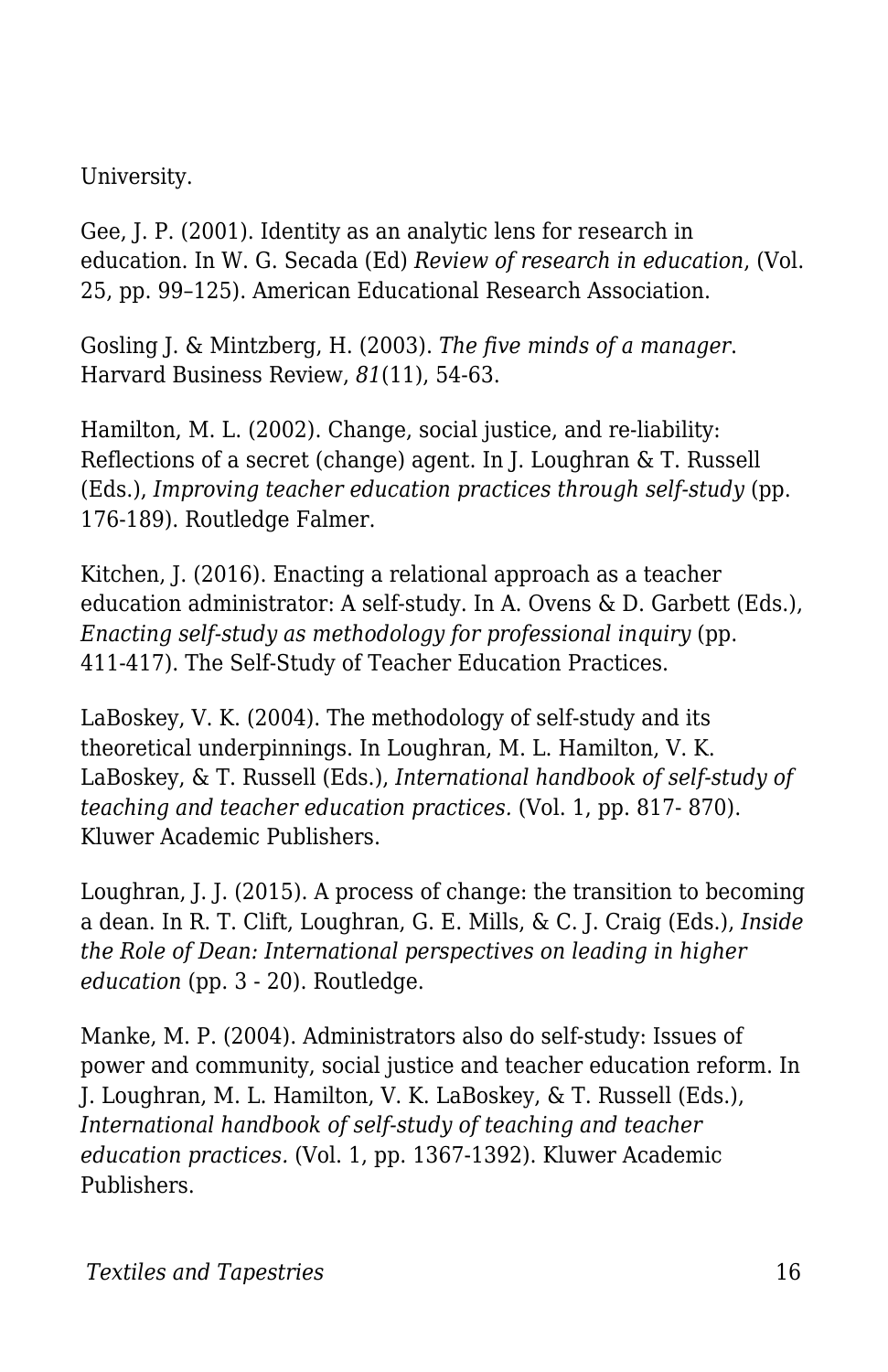Mena, J., & Russell, T. (2017). Collaboration, multiple methods, trustworthiness: Issues arising from the 2014 international conference on self-study of teacher education practices. *Studying Teacher Education, 13*(1), 105-122.

Ovens, A., & Fletcher, T. (2014). Doing self-study: The art of turning inquiry on yourself. In Ovens & T. Fletcher (Eds.), *Self-study in physical education teacher education: Exploring the interplay of practice and scholarship* (Vol. 13, pp. 3-14). Springer.

Swennen, J. M. H., Jones, K., & Volman, M. L. L. (2010). Teacher educators: their identities, sub-identities and implications for professional development. *Professional Development in Education*, *36*(1&2), 131-148.



North, C., Coulter, M., & Patton, K. (2020). Identity Theft on the Way to an Administrative Role. In C. Edge, A.